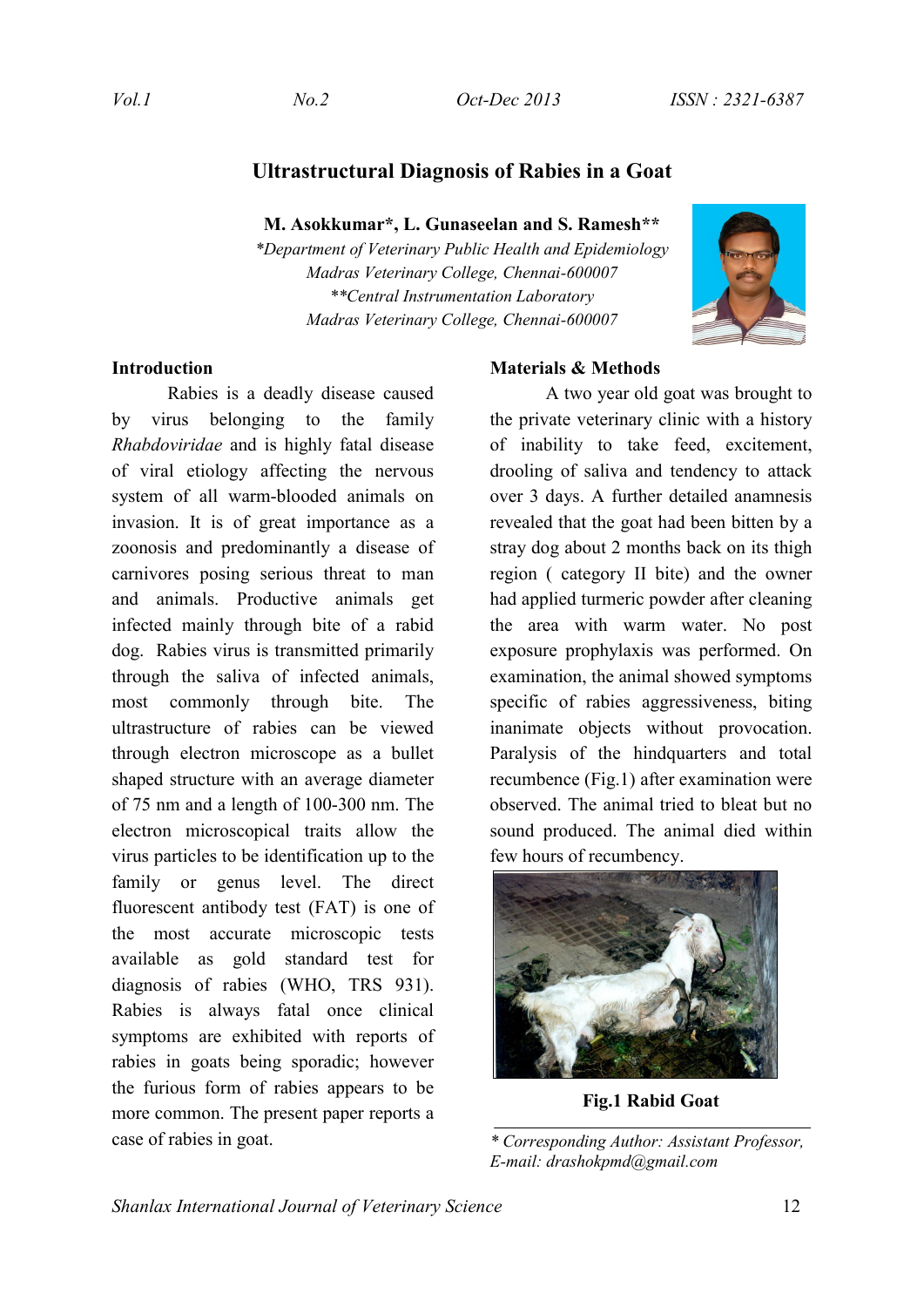On post mortem, the brain sample (Hippocampus) was collected from the dead animal through retro-orbital route without opening the skull and brought over ice for laboratory processing. The impression smears were prepared on a clean slide and subjected to direct fluorescent antibody test (FAT) to detect rabies specific fluorescence using rabies anti-nucleocapsid FITC – conjugate (Biorad, France). A portion of brain sample was triturated with sterile sand in PBS-A buffer using pestle and mortar, while triturating 2% horse serum was added to the brain suspension in order to stabilize the virions in the sample. The brain suspension was transferred to sterile centrifuge tube and centrifugation was performed at 1200 g for 5 minutes. The supernatant was then subjected to ultracentrifugation at 90000 g for one hour to generate a pellet of concentrated virus particles. The pellet was resuspended in 20µl of sterile water for injection and was used for negative staining with 2% phosphotungstic acid (PTA, pH 7.0) for electron microscopic study (Goldsmith *et. al*., 2009).

### **Results and Discussion**

Despite sporadic reports of rabies, the furious form is more common than dumb form in goats. The major clinical signs of rabid goat are aggressive behavior, continuous bleating, excessive salivation and paralysis and the clinical course is usually between one and five days and always results in death (Smith, MC. *et.al*.,). Though various methods are employed for the detection of Lyssavirus of the family *Rhabdoviridae*, the fluorescent antibody test (FAT)as in (Fig 2)remains the "gold standard" and consequently the most commonly used rabies diagnostic technique (Meslin *et al*., 1996; OIE, 2012). The sensitivity of test may be reduced in autolysed and putrified brain samples. The electron microscopic study of the obtained supernatant showed a typical bullet shaped virus particles (Fig.3), which substantiates earlier studies (Matsumoto, S. 1963).



**Fig. 2 FAT showing rabies specific apple green fluorescence**



**Fig.3 TEM image showing typical bullet shaped rabies virus**

In this case, a tentative diagnosis of rabies was established based on the clinical signs in the the animal before death. However, the direct fluorescent antibody test (FAT) and electron